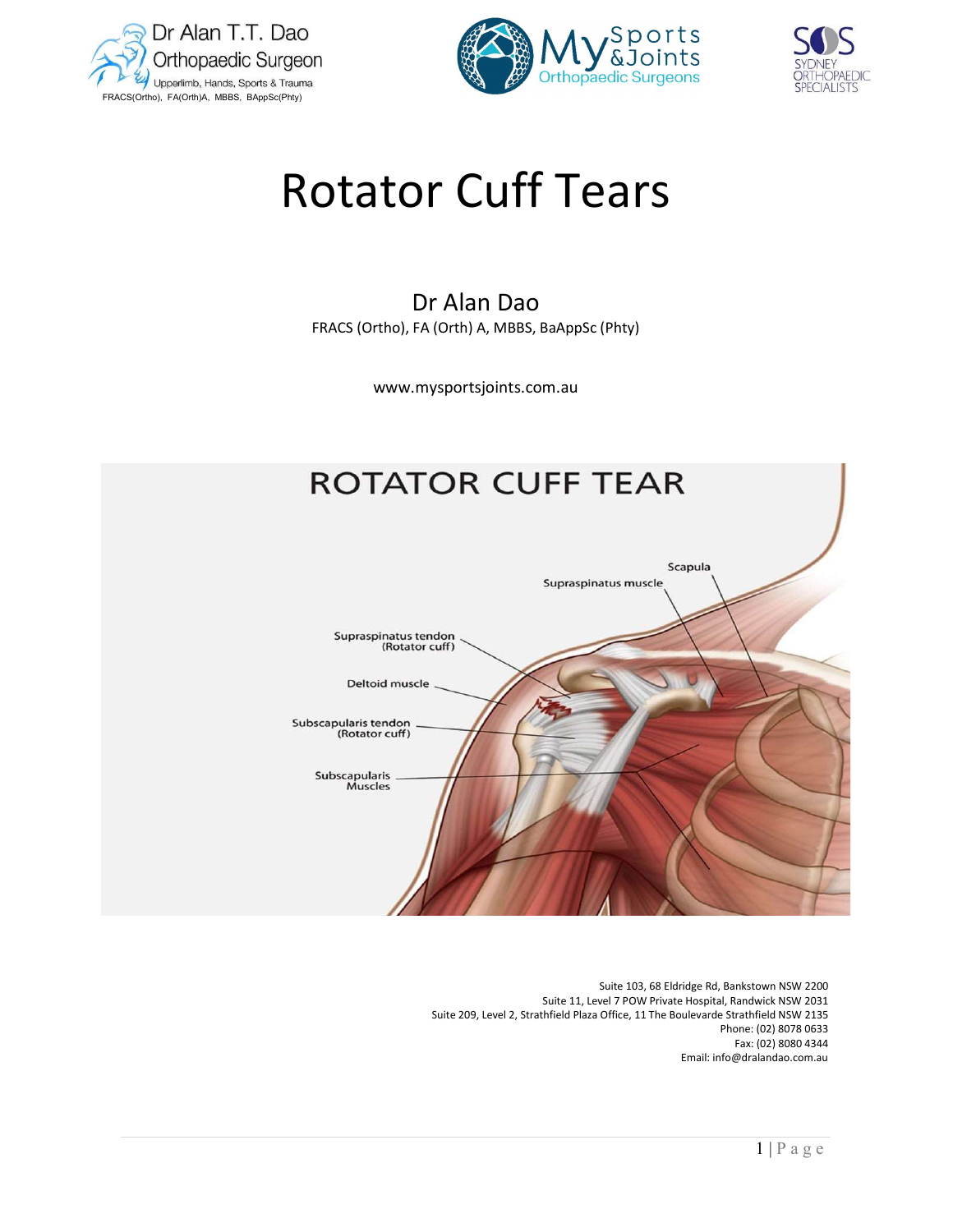





## Anatomy/Description

The shoulder joint is a remarkably complex structure that allows a wide range of arm movement and power when it is functioning properly.

The rotator cuff is composed of four tendons that connect the muscles of the shoulder blade (scapula) to the upper arm bone (humerus) as shown in the picture.

Tears most commonly occur at the insertion, where the tendon joins the muscle to the bone.



## What Causes Rotator Cuff Tears?

Rotator cuff tears can occur in tendons weakened by age, inflammation, disease, trauma and repetitive strain injury.

Rotator cuff tears can occur in younger people especially following sudden, major trauma.

#### Types of Rotator Cuff Tears.

Tears can range from a partial tear in one tendon to complete tears of one or more tendons.

- Partial Tear- This is when only some of the tendon fibres are torn. This weakens the tendon and causes significant discomfort, but the arm can still move relatively normally. Partial tears usually occur as a result of overuse but can occur due to injury.
- auma and<br>
a.<br>
he tendon<br>
ly. Partial<br>
yers of the<br>
and pain.<br>
ne tendon,<br>
2 | P a g e • Full Thickness Tear- Over time, a partial tear can worsen and go through all the layers of the tendon to become a full thickness tear. A larger tear cause more weakness and pain. Depending on its location, a full thickness tear can lead to a complete rupture of the tendon, and the tendon completely tears off the bone.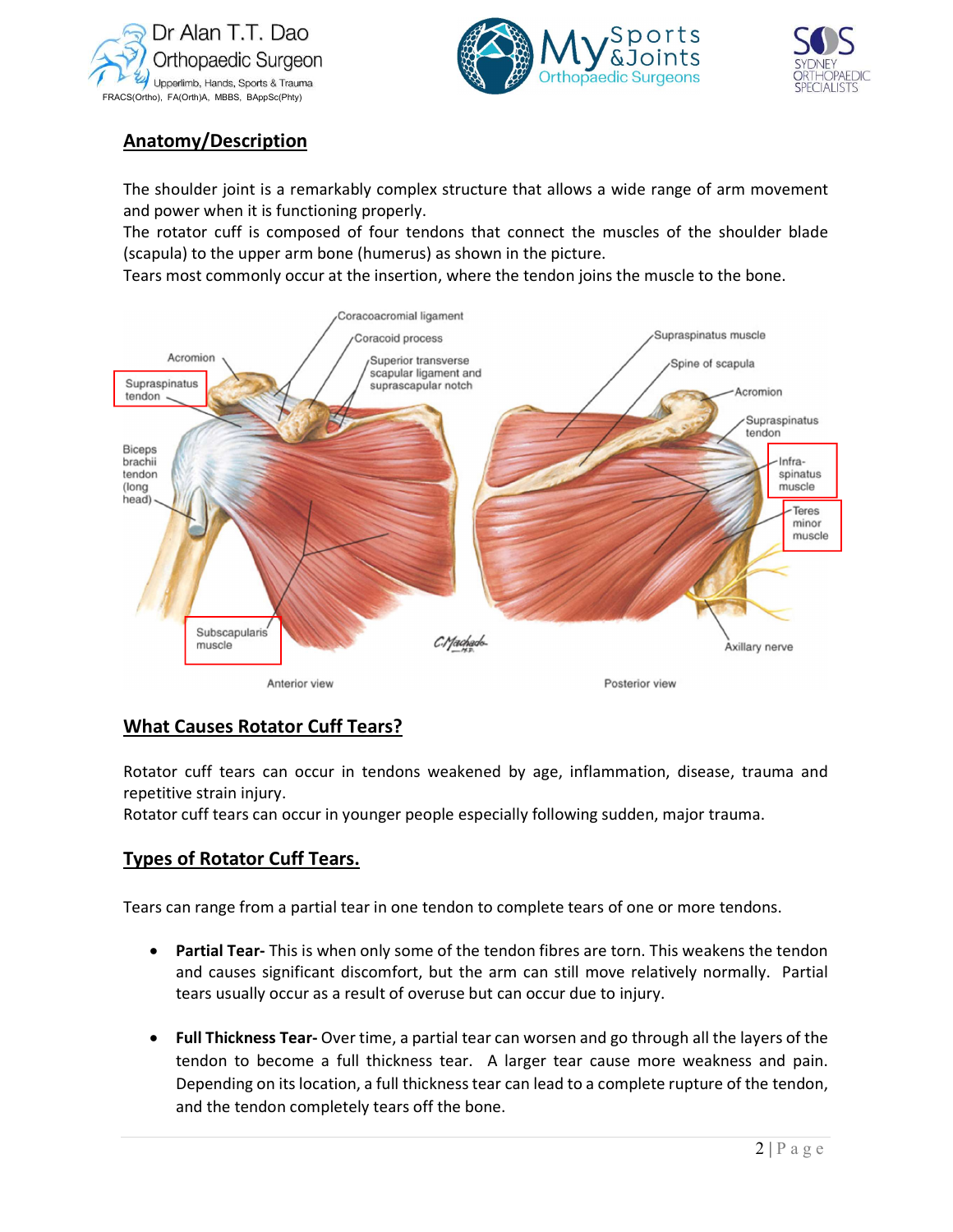





## Symptoms.

- Weakness and discomfort
- Pain
- Immobility in severe tears.

### Surgical Treatment.

Dr Dao performs the surgery arthroscopically, otherwise known as key-hole surgery. This is done through several small incisions less than 1cm long.

The arthroscope is a thin instrument containing a miniature video camera and light. It is inserted through a small incision in the shoulder. Using small instruments Dr Dao is able to trim the edges of the tendon and remove fragments of torn cuff tendons. Small bone spurs can be removed to stop further damage to the tendon. The tears in the tendons are then repaired using suture anchors. They are small and strong anchors, with sutures attached, which are fixed into the bone. These suture anchors are made of a synthetic material that does not cause any adverse reactions by the body. The stitches are then passed through the torn end of the tendon and tied down to the anchors.





The wound will be closed with skin stitches and small adhesive dressings.

An ice pack is often applied in recovery to help defuse swelling and ease pain. Your arm will be placed in a sling or shoulder immobilizer.